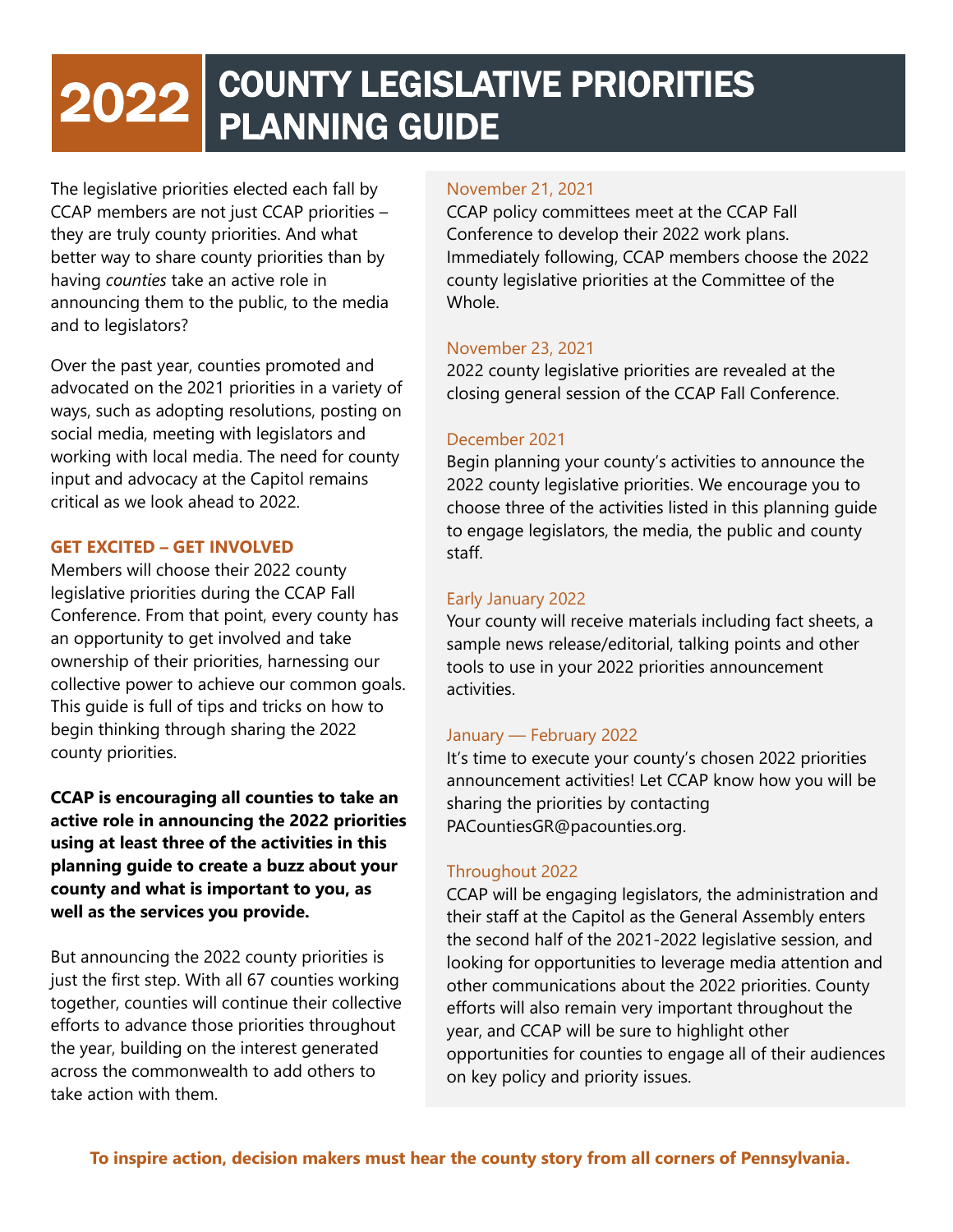# What Can You Do Now?

You can begin taking steps now to plan for how you will share the priorities and what they mean to your county throughout January and February.

#### **CHOOSE YOUR AUDIENCES**

With whom will you share the 2022 priorities?

- **Legislators** are key decision makers who can advance the policies that are important to counties.
- **Media** from newsprint to television to radio can provide a forum for you to tell your story and why the counties' priorities are *your* priorities.
- **Public**  your constituents, your clients, local businesses and organizations, county staff and other partners want to know how you are taking action to improve the county and the well-being of its citizens.

#### **CHOOSE YOUR ACTIVITIES**

How will you share the 2022 priorities? This guide contains ideas and suggestions for reaching your chosen audiences; some of the suggested activities may even serve a dual purpose in reaching multiple audiences at once. We encourage each county to choose at least **three** activities to announce your priorities.

#### **CHOOSE YOUR TIMING**

When will you share the 2022 priorities? CCAP is focusing on January and early February for a concentrated effort across the state for counties to announce their priorities, in the lead up to the Governor's FY 2022-2023 budget address. You can start now to pick dates for events (such as legislative meetings) and issue invitations, reach out to your local media representatives and build anticipation for your activities.

#### **KNOW WHO YOU NEED**

Who will help you craft your local story and what the 2022 priorities mean to your county? Identify the county staff who are subject matter experts that you will turn to if you need local information on a particular issue, such as human services, taxes or county budgets. Other staff may be able to assist in drafting a local media release or editorial, preparing a county resolution, posting social media messaging, or setting up a legislative roundtable. Get them involved early so you can hit the ground running once the 2022 priorities are selected.

#### **CONTACT CCAP FOR ASSISTANCE**

Have questions or need additional information? A list of additional resources can be found in this planning guide, or you can contact Melissa Gates, CCAP Government Relations Manager, *[mgates@pacounties.org](mailto:mgates@pacounties.org)* or John Buffone, CCAP Director of Media and Public Relations, *[jbuffone@pacounties.org](mailto:jbuffone@pacounties.org)*, for further assistance.

#### **LET CCAP KNOW WHICH ACTIVITIES YOU ARE CHOOSING AND WHEN YOU PLAN TO IMPLEMENT THEM**

Let us know how you will be sharing the priorities by contacting *[PACountiesGR@pacounties.org](mailto:PACountiesGR@pacounties.org)*.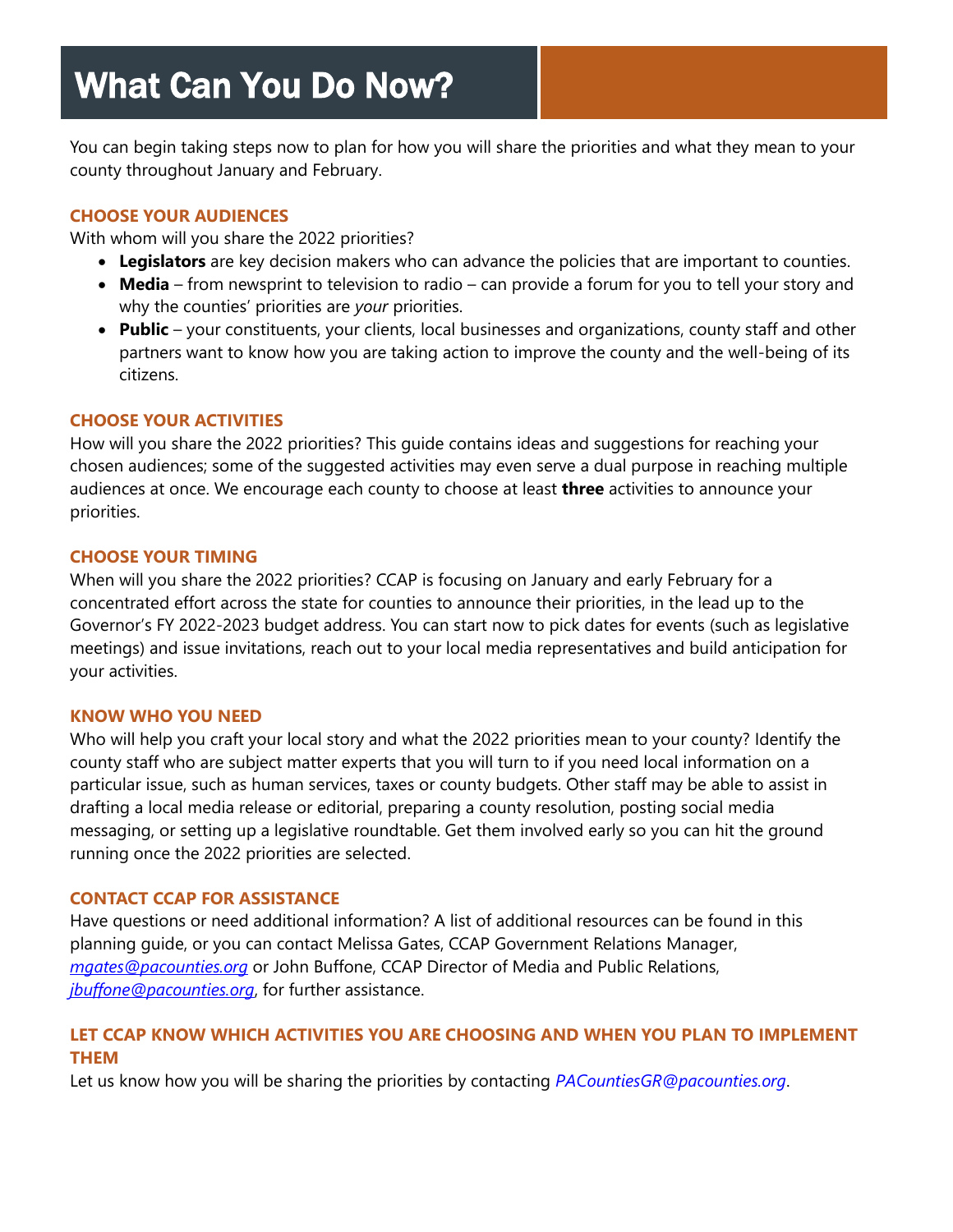#### **TO YOUR LEGISLATORS**

Your legislative delegation can introduce and cosponsor bills that advance county priorities, and they have important votes in the House and Senate. Your education and advocacy will help legislators to be effective advocates on behalf of your county, and help to create a critical mass of legislators talking about county issues at the Capitol.

- Discuss with your legislative delegation Pick up the phone or schedule a meeting with your legislators to discuss the priorities and what they mean to the communities in which you both serve.
- Educate your legislators on local impact Consider inviting your legislators on a tour of county facilities to demonstrate current county processes and the services you provide.
- Localize your story Enlist your county's subject matter experts to provide clear, succinct information, including relevant stories and statistics that are meaningful to your audience.

#### **TO THE MEDIA**

An effective media strategy can build understanding about the role and responsibilities of county government to a wide variety of audiences at once, and create positive coverage for your county and the 2022 priorities. Numerous options exist for you to tell your story.

- Send a news release to local media If your county does not already have a list of editorial board contacts for local newspapers, begin compiling contact information.
- Send an editorial to your local news outlets Identify key county staff who will be responsible for producing the final version of your editorial and sending to local newspapers.
- Use your local radio/tv connections Schedule time to ask for individual meetings with key media representatives to educate them on the issues and tell your story.
- Hold a press conference Identify speakers, customize information to showcase your county stories and invite the media to help spread the amazing work of your county.

#### **TO THE PUBLIC**

Sharing the priorities in a way that is relevant to your community will bring a better understanding of who your county is and the services you provide to your residents.

- Discuss during your commissioners' meeting Consider upcoming agenda items to which you could tie the 2022 priorities.
- Adopt a county resolution Select a meeting at which you would like to adopt your resolution and customize the resolution with county specific data and information.
- Use your communications and social media platforms Identify key county staff who can incorporate information prominently on your county's website, social media accounts, emails, newsletters and other constituent communications.
- Enlist other voices Identify partners, community stakeholders and those affected by issues surrounding the legislative priorities who may add information and a human touch as another voice to help tell your story.